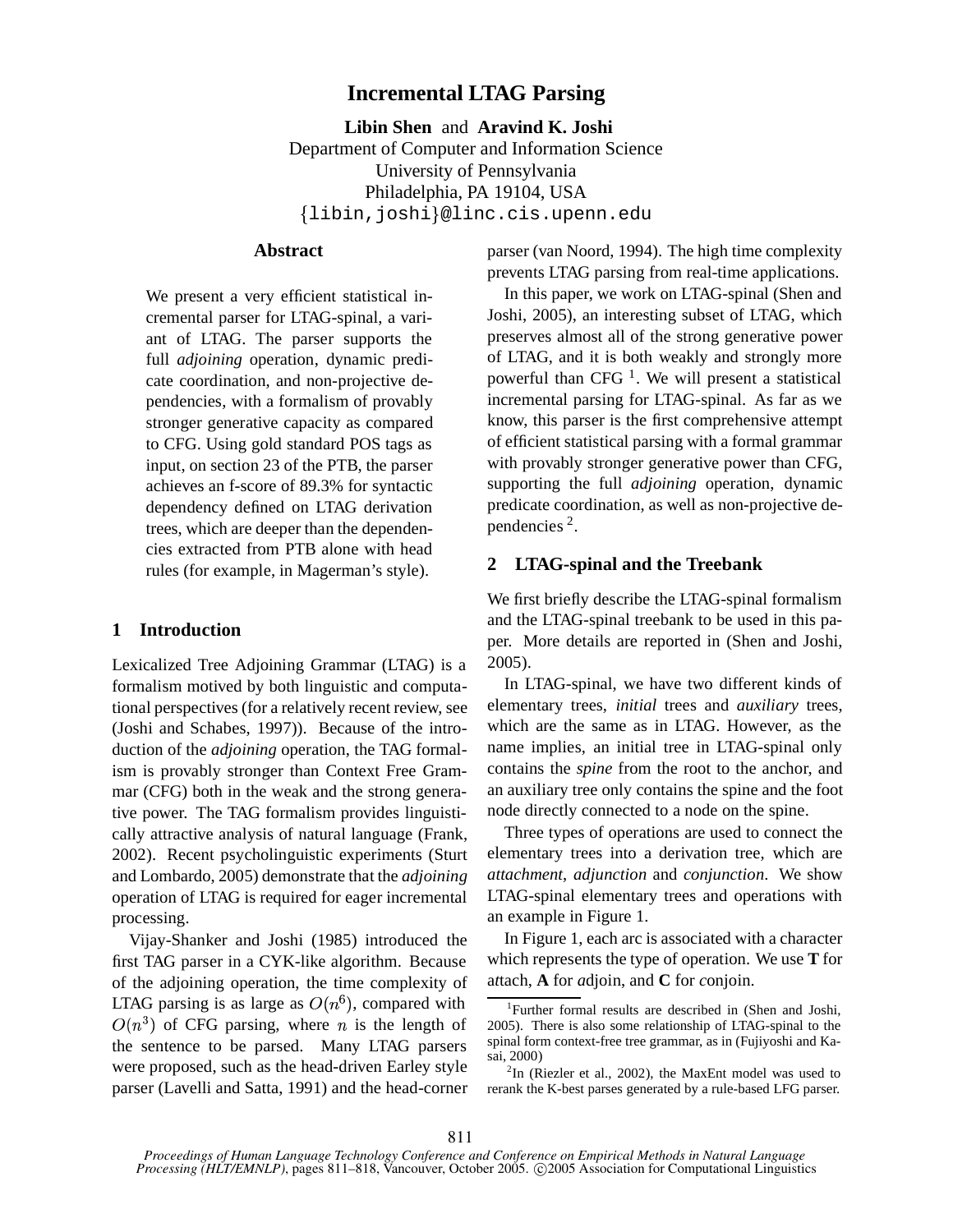

Figure 1: An example in LTAG-spinal. **A**=adjoin, **T**=attach, **C**=conjoin.

**Attachment** in LTAG-spinal is similar to *sister adjunction* (Chiang, 2000) in Tree Insertion Grammar (TIG) (Schabes and Waters, 1995). It represents a combination of *substitution* and *sister adjunction*. The *attachment* operation is designed to encode the ambiguity of an *argument* and an *adjunct*.

**Adjunction** inserts part of the spine and the foot node of an auxiliary tree into to the spine of another tree. The *adjunction* operation can effectively do wrapping, which distinguishes itself from *sister adjunction*. It is not difficult to see that adjunction only happens on the spine of a tree. This property will be exploited in the incremental parser.

**Conjunction** is similar to what was originally proposed in (Sarkar and Joshi, 1996). However, in LTAG-spinal, the conjunction operation is much easier to handle, since we only conjoin spinal elementary trees and we do not need to enumerate *contraction sets* for conjunction. In our formalization, *conjunction* can be treated as a special *adjunction*, however, this is beyond the scope of this paper.

We use the LTAG-spinal treebank described in (Shen and Joshi, 2005), which was extracted from the Penn Treebank (PTB) (Marcus et al., 1994) with Propbank (Palmer et al., 2005) annotations.

#### **2.1 Relation to Traditional LTAG**

LTAG-spinal preserves most of the strong generative power of LTAG. It can be shown that LTAGspinal with adjoining restrictions (Joshi and Schabes, 1997) has stronger generative capacity as compared to CFG. For example, there exists an LTAGspinal grammar that generates  $\{a^n b^n c d^n e^n \mid n >$  size elements  $\{0\}$ , which is not a context-free language.

A spinal elementary tree is smaller than a tradi-

tion LTAG elementary tree which contains all the substitution nodes of the arguments. In the LTAGspinal formalism, both arguments and adjuncts are expected to be directly attached or adjoined onto a spine. In this sense, LTAG-spinal roughly satisfies *the fundamental TAG hypothesis: Every syntactic dependency is expressed locally within a single elementary tree* (Frank, 2002). The only difference is that, in LTAG-spinal, syntactic dependencies are represented via direct or local connections.

To better understand the meaning of this difference, we relate it to Frank's (2002) model for how the LTAG elementary trees are constructed. In Frank's model, all the elementary trees are built via *Marge* and *Move* operations, starting with a *local lexical array*. The resulting LTAG elementary trees are then combined with adjunction and substitution to build a derivation tree.

Thus, in a sense, the LTAG-spinal grammar opens a door to a *parallel* mechanism of building the elementary trees and the derivation tree. The spinal templates in LTAG-spinal only contain the path of projection from the anchor to the top node. A spinal template plus the root nodes of the subtrees attached to this template can be viewed as a traditional LTAG elementary tree. More specifically, it encodes a set of possible elementary trees if we distinguish substitution from sister adjunction. Thus, the LTAGspinal parsing model to be proposed in Section 3 can be viewed as a parser at the meta-grammar (Candito, 1998; Kinyon and Prolo, 2002) level for traditional LTAG. Derivation tree construction and fullsize elementary tree filtering are processed in parallel. Researches in statistical CFG parsing (Ratnaparkhi, 1997; Collins, 1999) and psycholinguistics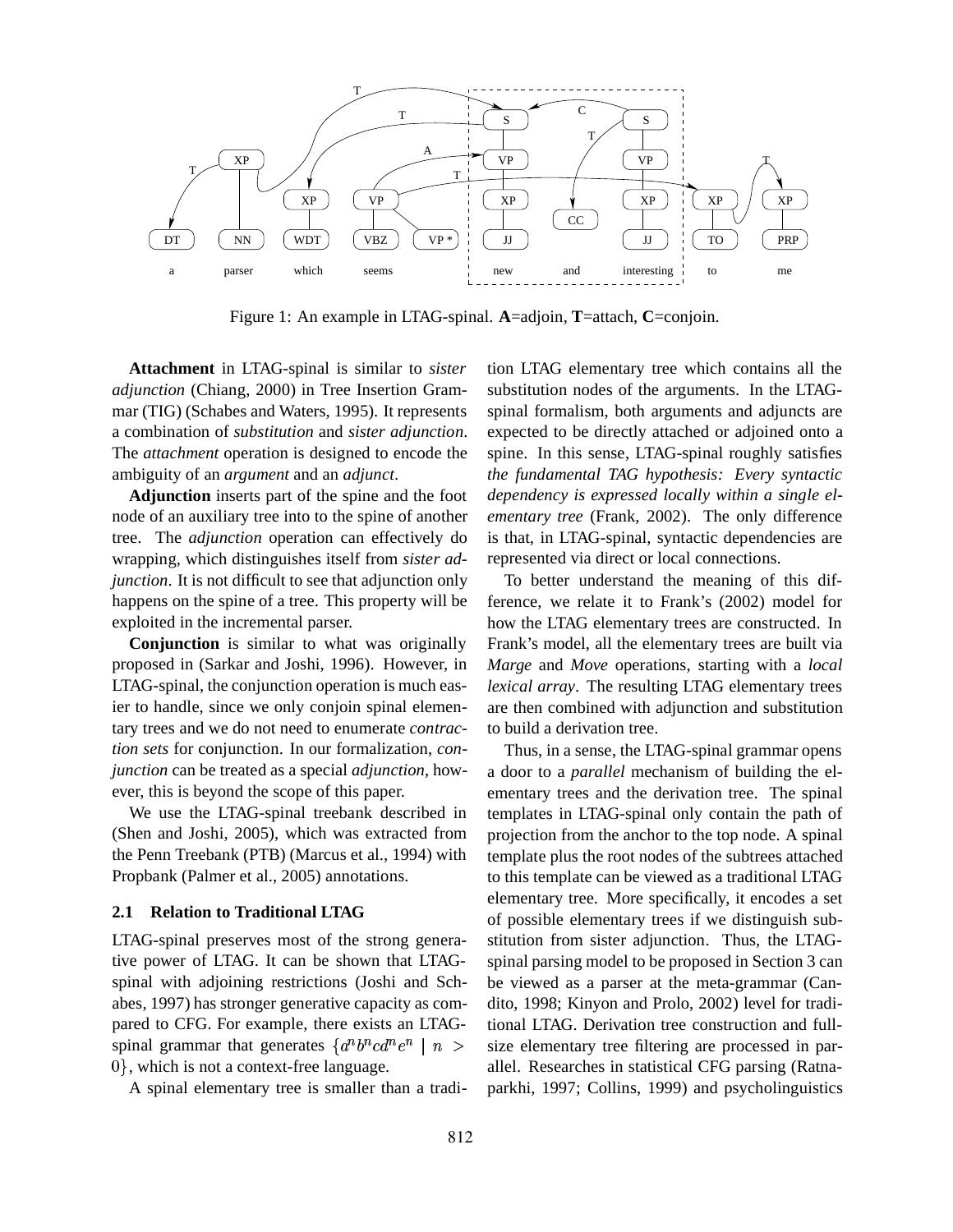(Shieber and Johnson, 1993) showed that this strategy is desirable for NLP.

Furthermore, the way that we split a traditional LTAG elementary tree along the spine is similar to the method with which Evans and Weir (1997) compiled the XTAG English Grammar into finite state automata. In their work, this method was designed to employ shared structure in a rule-based parser. But here we extend this technique to statistical LTAG parsing.

#### **2.2 Relation to Propbank**

In building the LTAG-spinal Treebank, the Propbank information is used in the treebank extraction. As reported in (Shen and Joshi, 2005), tree transformation on PTB are employed to make it more compatible with the Propbank annotations. It was shown that 8 simple patterns of the path from a predicate to an argument account for 95.5% of the total pred-arg pairs. Thus, our high-quality parsing output will be very useful for semantic role labeling.

Arguments in Propbank are not *obligatory* complements. Therefore, we cannot treat the Propbank arguments as the *arguments* in LTAG. The ambiguity of argument and adjunct is reflected in the similarity of substitution and sister adjunction. This is one of the reasons that we do not distinguish substitution and sister adjunction in LTAG-spinal.

### **3 Incremental Parsing**

We are especially interested in incremental parsing for the following two reasons. Firstly, the left to right strategy used in incremental parsing gives rise to a drastic boost in speed. Furthermore, there is also a strong connection between incremental parsing and psycholinguistics, and this connection is also observed in the LTAG formalism (Ferreira, 2000; Sturt and Lombardo, 2005).

In recent years, there have been many interesting works on incremental or semi-incremental parsing. By semi-incremental we mean the parsers that allow several rounds of left to right scans instead of one. Both left-corner strategy (Ratnaparkhi, 1997; Roark, 2001; Prolo, 2003; Henderson, 2003; Collins and Roark, 2004) and head-corner strategy (Henderson, 2000; Yamada and Matsumoto, 2003) were employed in incremental parsing. The head-corner approach is more natural to the LTAG formalism (Evans and Weir, 1997). In our approach, we use a stack of derivation treelets to represent the partial parsing result. Furthermore, the LTAG formalism allows us to handle non-projectivity dependencies, which cannot be generated by a CFG or a Dependency parser.

In fact, the idea of incremental parsing with LTAG is closely related to the work on Supertagging (Joshi and Srinivas, 1994). A supertager first assigns the correct LTAG elementary tree to each word. Then a Lightweight Dependency Analyzer (LDA) (Srinivas, 1997) composes the whole derivation tree with these elementary trees. We use incremental parsing to incorporate supertager and LDA dynamically.

The model of incremental LTAG parsing is also similar to Structured Language Modeling (SLM) in (Chelba and Jelinek, 2000). In SLM, the left context of history is represented with a stack of binary trees. At each step, one computes the likelihood of the current word, its tag and the operations over the new context trees.

#### **3.1 Treatment of Coordination**

Predicate coordination appears in about 1/6 of the sentences in PTB, therefore proper treatment of coordination, especially predicate coordination, is important to parsing of PTB.

Some recent results in psycholinguistic experiments (Sturt and Lombardo, 2005) showed a high degree of *eagerness* in building coordination structures which is absent in a bottom-up approach; A bottom-up parser waits for the second conjunct to be completed before combining the two conjuncts as for example in VP coordination, and then combine the coordinated VP with the subject of the left conjunct. Psycholinguistic results suggest that the right conjunct has to have access to the subject NP of the left conjunct. This can be achieved by first building the entire S on the left and then *adjoining* the right VP conjunct to the VP node of the left conjunct (Sturt and Lombardo, 2005).

We follow the strategy suggested by the psycholinguistic experiments, treating conjoining as a special adjoining operation.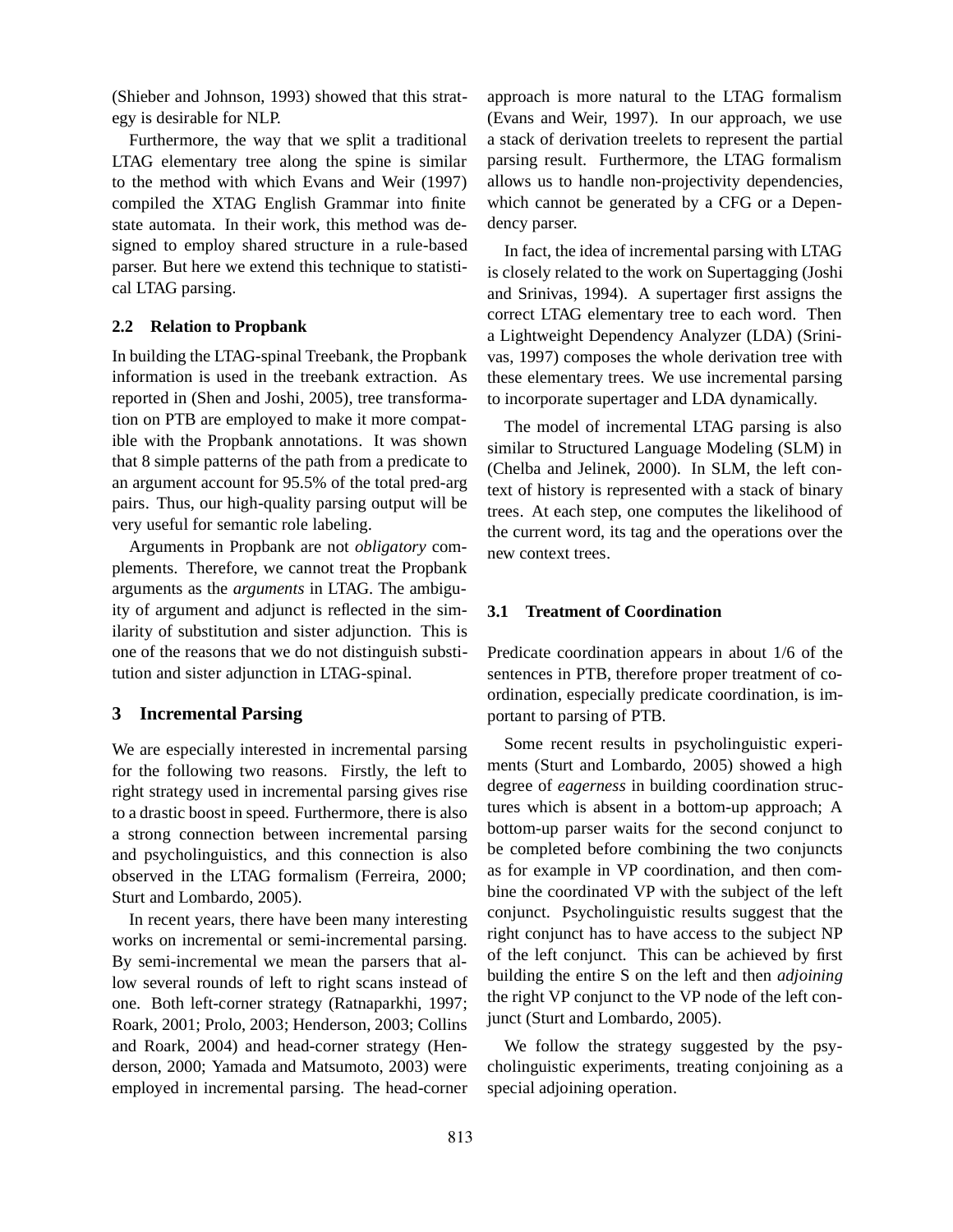#### **3.2 The Parsing Algorithm**

There are four different types of operations in our parser. Three of them are described in Section 2. The fourth operation is **generation**, which is used to generate a possible spine for a given word according to the context and the lexicon.

Our left to right parsing algorithm is a variant of the shift-reduce algorithm with beam-search. We use a stack of disconnected derivation treelets to represent the left context. When the parser reads a word, it first *generates* a list of possible spinal elementary trees for this word, For each elementary tree, we first push it into the stack. Then we recursively pop the top two treelets from the stack and push the combined tree into the stack until we choose not to combine the top two treelets with one of the three combination operations (we can also choose not to pop anything at the beginning). Then we shift to the next word. This model is called the **Flex Model** in this paper.

A potential problem with the Flex Model is that a single *LTAG derivation* tree can be generated by several *shift-reduce derivation* steps, which only differ in the order of operations. For example, we have three trees  $A$ ,  $B$  and  $C$ . In LTAG derivation, A adjoins to  $B$ , and  $B$  adjoins to  $C$ . Then we have two different shift-reduce derivations, which are  $(A \to (B \to C))$  and  $((A \to B) \to C)$ .

Now we introduce the **Eager Model**, an eager evaluation strategy. Any two elementary trees which are directly connected in the LTAG derivation tree are combined immediately when they can be combined in some context. Furthermore, they cannot be combined afterwards, if they miss the first chance. In the previous example, the parser will generate  $((A \rightarrow B) \rightarrow C)$ , while  $(A \rightarrow (B \rightarrow C))$  is ruled out. Then for each LTAG derivation tree, there exists a unique left-to-right derivation.

The Eager Model is motived by the treatment of coordination in (Sturt and Lombardo, 2005), as we discussed in the previous section. For example, we have the following two sentences.

1. Quimby knows Tom likes Philly steak.

2. Quimby knows Tom likes Philly steak and Jerry likes pizza.

Suppose we are parsing these two sentences, and for each case the current word is *likes*, the fourth word. Now we have just the same local contexts for both cases. According to the Eager Model, the parser takes the same action according to the context, which is to combine the *knows* tree and the *likes* tree. For sentence 2, the second *likes* tree will be conjoined with the first *likes* tree later. This is compatible with the psycholinguistic preference.

In the following section, we will explain the parsing mechanism for the Eager Model with an example. The Flex Model is similar except that the order of operations is flexible to some extent.

#### **3.3 An Example**

Figure 2 shows the left to right parsing of the phrase *a parser which seems new and interesting to me* with the Eager Model.

In Figure 2, each arc is associated with a number and a character. The number represents the order of operation, and the character stands for the type of operation as in Figure 1. Furthermore we use **G** to represent Generate.

In step 1 and 2, two disconnected spines are generated for *a* and *parser*. The spine for *a* is attached to the spine for *parser* on the *NP* node in step 3.

In step 6, the spine for *new*, the first conjunct of the predicate coordination, is generated. Then the auxiliary tree for *seems* is adjoined to the spine for *new* at the node *VP*. the latter is further combined with *which*, and is attached to the tree for *parser*.

In step 13, the conjoin operation is used to combine the treelet anchored on *new* and the treelet anchored on *interesting*. Alignments between the two spines are built, through which argument sharing is implemented in an implicit and underspecified way.

In step 15, for the spine for *to*, the visible nodes of the conjoined treelet include nodes on some auxiliary trees adjoined on the left of the spines, like the root *VP* node for *seems*. In this way, a non-projective structure is generated, which is just the same as the wrapping adjoining in LTAG.

#### **3.4 Machine Learning Algorithm**

Many machine learning algorithms have been successfully applied to parsing, incremental parsing, or shallow parsing (Ratnaparkhi, 1997; Punyakanok and Roth, 2001; Lafferty et al., 2001; Taskar et al., 2003), which can be applied to our incremental parsing algorithm.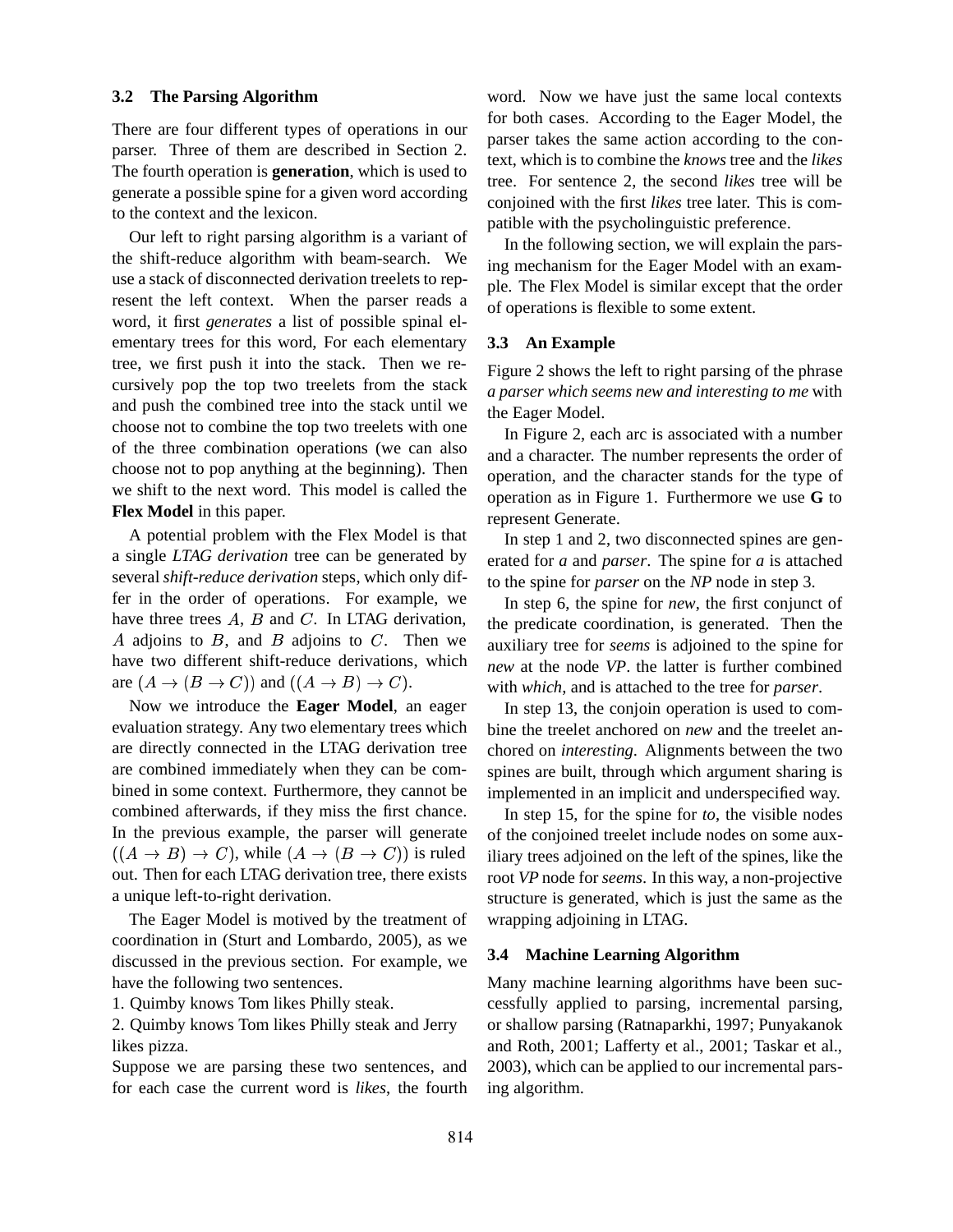

Figure 2: Incremental parsing with Eager Model. **A**=adjoin, **T**=attach, **C**=conjoin, **G**=generate

In this paper, we use the perceptron-like algorithm proposed in (Collins, 2002) which does not suffer from the label bias problem, and is fast in training. We also employ the voted perceptron algorithm (Freund and Schapire, 1999) and the *early update* technique as in (Collins and Roark, 2004).

### **3.5 Features**

Features are defined in the format of (*operation, main spine, child spine, spine node, context*), where the *spine node* is the node on the *main spine* onto which the *child spine* is *attached* or *adjoined*. For *generate*, child spine and spine node are undefined, and for *conjoin* spine node is undefined. *context* describes the constituent label or lexical item associated with a certain node. The context of an operation includes the top two treelets involved in the operation as well as the two closest words on both sides of the current word.

- <sup>9</sup> Context for *generate* :
	- The (-2, 2) window in the flat sentence.
	- The *visible* <sup>3</sup> spines on the topmost treelet.
- <sup>9</sup> Context for *attach* and *adjoin* :
	- The (0, 2) window in the flat sentence.

- The most recent spine previously attached or adjoined to the same location on the main spine.

- The leftmost child spine attached to the child spines.

- The spines that are *visible* before the operation and become *invisible* after the operation.

- <sup>9</sup> Context for *conjoin* :
	- The (0, 2) window in the flat sentence.

- The leftmost child spine attached to the main spine, which is the first adjunct.

- The two leftmost children spines attached to the child spine, which is the current adjunct.

We have about 1.4M features extracted from the gold-standard parses, and about 600K features dynamically extracted from the generated parses in 10 rounds of training with the Eager Model.

# **4 Experiments and Analysis**

We use the LTAG-spinal treebank reported in (Shen and Joshi, 2005). The LTAG-spinal parse for the 39434 sentences extracted from WSJ section 2-21 are used as the training data. Section 24 is used as the development data. Section 23 are used for test<sup>4</sup>.

We use syntactic dependency for evaluation. It is worth mentioning that, for predicate coordination, we define the dependency on the parent of the coordination structure and each of the conjunct predicate. For example, in Figure 1, we have dependency relation on (parser, *new*) and (parser, *interesting*). Compared with other dependency parsers on PTB, the dependency defined on LTAG-spinal reveals deeper relations because of the treatment of traditional adjoining and predicate coordination described above.

In the community of parsing, *labeled recall* and *labeled precision* on phrase structures are often used for evaluation. However, in our experiments we cannot evaluate our parser with respect to the phrase structures in PTB. As shown in (Shen and Joshi, 2005), various irrecoverable tree transformations

 $3$ The details are presented in (Shen, 2005).

<sup>&</sup>lt;sup>4</sup>The LTAG-spinal treebank contains 2401 out of 2416 sentences in section 23.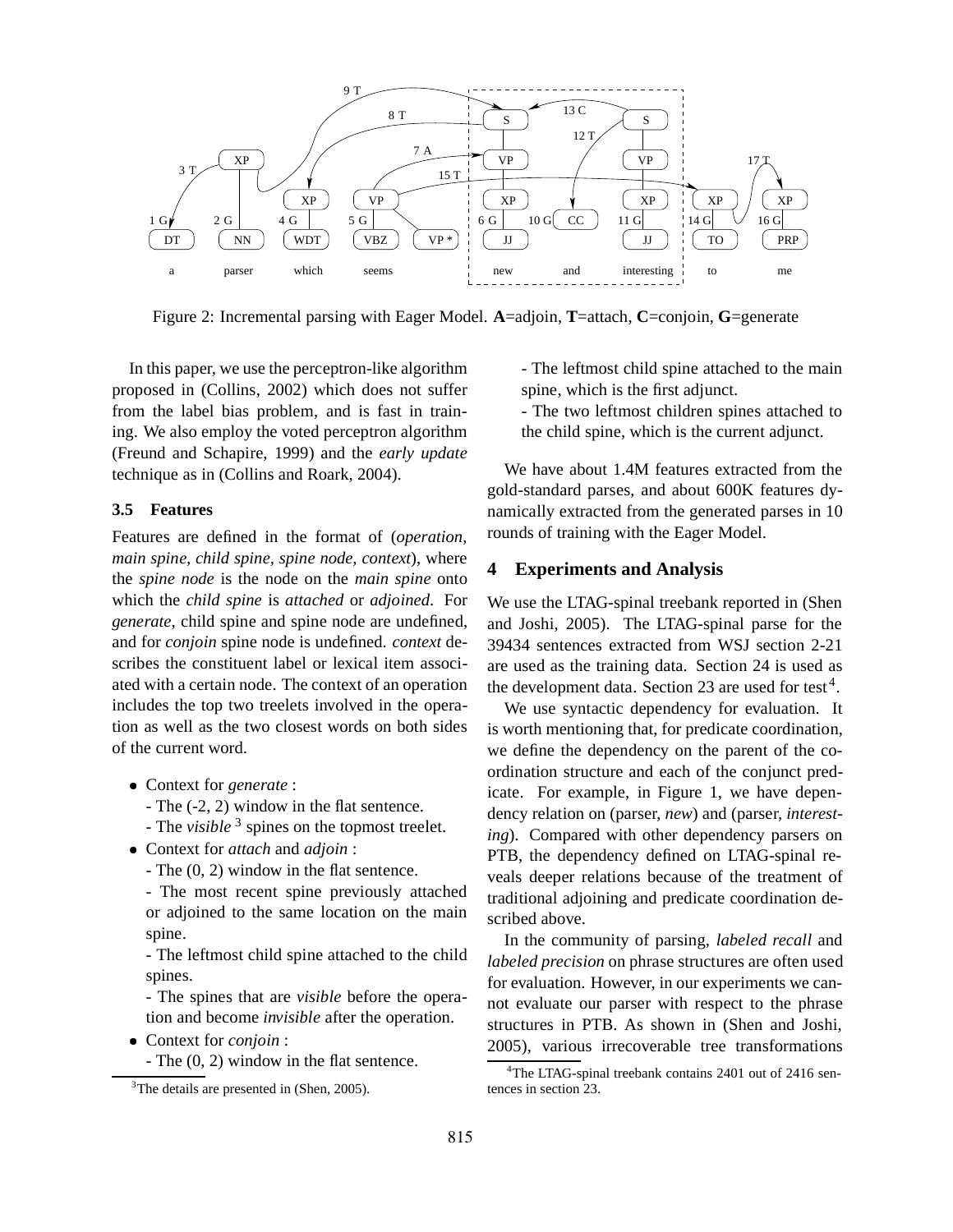

Figure 3: f-score of syntactic dependency on the *development* data with the Eager Model

were used to extract the LTAG-spinal treebank according the Propbank annotation on PTB. Therefore, we use syntactic dependency for evaluation.

#### **4.1 Eager vs. Flex**

We first train our incremental parser with Eager Model and Flex Model respectively. In the training, beam width is set to 10. Lexical features are limited to words appearing for at least 5 times in the training data. Figure 3 and Figure 4 show the learning curves on the training and the development data. The X axis represents the number of iterations of training, and the Y axis represents the f-score of dependency with respected to the LTAG derivation tree.

Since *early update* is used, the f-score on the training data is very low at the beginning. In both cases, the voted weights provide an f-score which is more than 3% higher. The voted results converge faster and are more stable. The result with Flex Model is 0.6% higher than the one with Eager Model, but the parsing time is much longer with Flex Model as we will show later.

We use the voted weights obtained after 10 rounds of iteration for the evaluation on the test data. We achieve an f-score of **88.7%** on dependency with the Eager Model, and **89.3%** with the Flex Model. The Flex Model achieves better performance because it allows the decision of operation to be delayed until there is enough context information.

#### **4.2 K-Best Parsing**

The next experiment is on K-best parsing. As a first attempt, we just use the same algorithm as in the pre-



Figure 4: f-score of syntactic dependency on the *development* data with the Flex Model

Table 1: F-score of the oracle parse in the 10 best parses on the *development* data with the Eager Model

| algorithm                      | f-score% |
|--------------------------------|----------|
| top (eager)                    | 87.3     |
| oracle (eager)                 | 88.5     |
| top (eager+combined parses)    | 87.4     |
| oracle (eager+combined parses) | 91.0     |

vious section, except that we study the oracle parse, or the best parse, among the top 10 parses. The fscore on the oracle in top 10 in the development data is 88.5%, while the f-score of the top candidate is 87.3%, as shown in Table 1. However, we are not satisfied with the score on oracle, which is not good enough for post-processing, i.e. parse reranking.

We notice that from a single partial derivation we can generate a large set of different partial derivations, just by combining the elementary tree of the next word. It is easy to see that these similar derivations may use up the search beam quickly, which is not good for parse search. Many of the new derivations share the same dependency structure. So we revised our learning procedure by combining derivations with the same dependency structure before each shift operation. We repeated the K-best parsing experiments by using **Combined Parses** as described above, and achieved significant improvement on the oracle, as shown in Table 1.

Figure 5 shows the f-score of the oracle on K-best parsing using combined parses on the test data. For each K-best oracle test, we set the beam width to K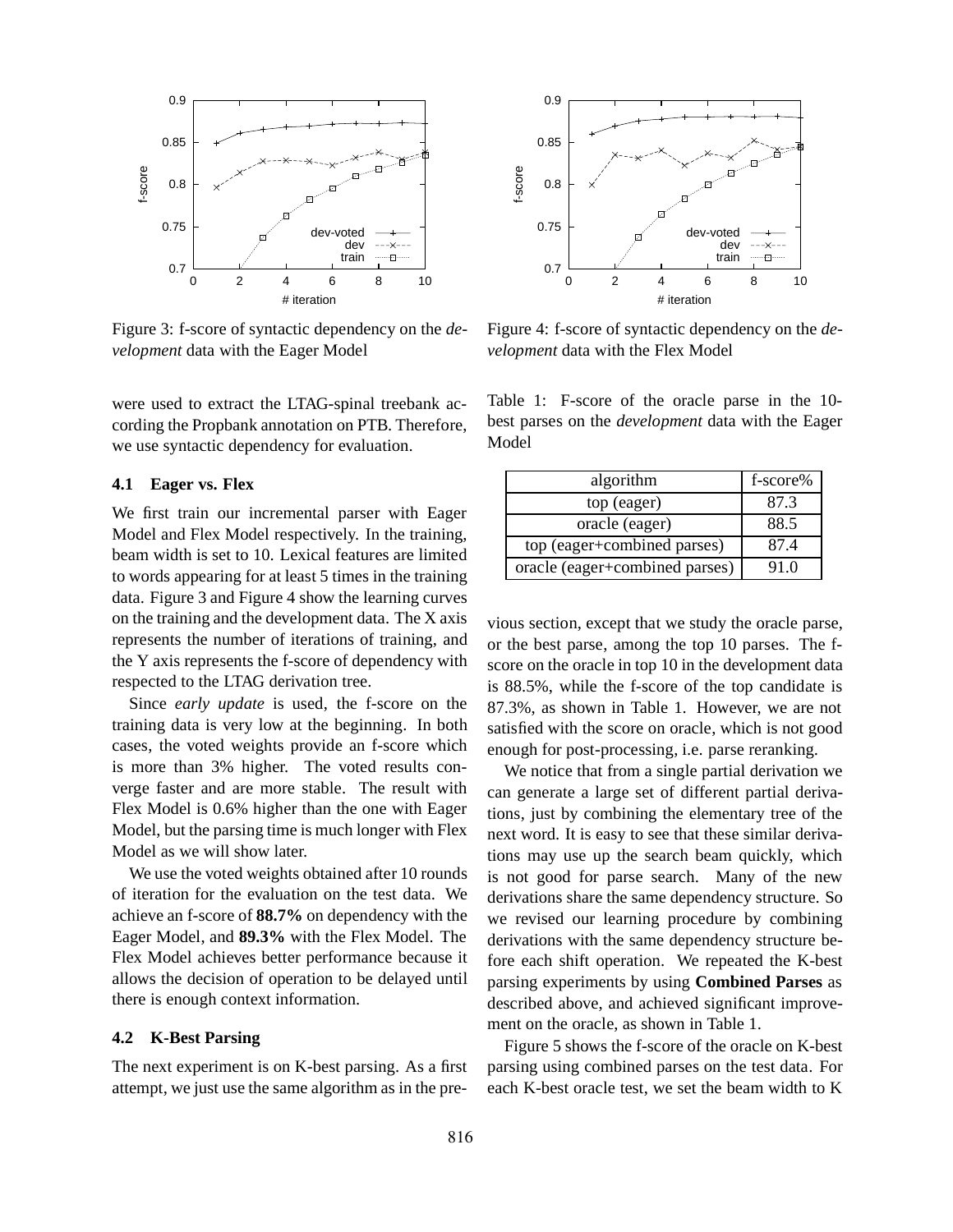

Figure 5: f-score of the oracle on the *test* data

Table 2: Speed of parsing on the *test* data set. Here cp? = whether the method of Combined Parses is used; sen/sec = sentence per second; top = top candidate given by the parser; oracle  $=$  oracle of the Kbest parses where K equals the width of the beam.

| model       | cp? | beam | sen/sec | f-score% |
|-------------|-----|------|---------|----------|
| single best |     |      |         | top      |
| flex        | no  | 10   | 0.37    | 89.3     |
| eager       | no  | 10   | 0.79    | 88.7     |
| K-best      |     |      |         | oracle   |
| eager       | yes | 10   | 0.62    | 92.2     |
| eager       | yes | 20   | 0.31    | 92.9     |
| eager       | yes | 30   | 0.22    | 93.2     |
| eager       | yes | 50   | 0.13    | 93.7     |
| eager       | yes | 100  | 0.07    | 94.2     |

in parsing. The f-score of oracle in 100-best parsing is **94.2%** with the Eager Model + Combined Parses.

#### **4.3 Speed of Parsing**

Efficiency is important to the application of incremental parsing. This set of experiments is related to the speed of our parser on single best and Kbest parsing with both the Eager Model and the Flex Model. All the experiments are performed on a Linux node with two 1.13GHz PIII CPUs and 2GB RAM. The parser is coded in Java.

Table 2 shows that the Eager Model is more than two times faster than the Flex Model, as we expected. The time spent on K-best parsing is proportional to the beam width.

### **5 Discussion and Future Work**

The parser proposed in this paper is an incremental parser, so the accuracy on dependency is lower than that for chart parsers, for example like those reported in (Collins, 1999; Charniak, 2000).  $5$  However, it should be noted that the dependencies computed by our parser are *deeper* than those calculated by parsers working directly on PTB. This is due to the treatment of adjunction and coordination.

On the other hand, the LTAG-spinal treebank used in this paper shows a high degree of compatibility with the Propbank, as shown in (Shen and Joshi, 2005), so the LTAG derivations given by the parser are very useful for predicate-argument recognition. We plan to improve the parsing performance by reranking and extend our work to semantic parsing (Mooney, 2004).

Another interesting topic is whether this parser can be applied to languages which have various long-distance scrambling, as in German. It appears that by carefully modifying the definition of *visible* spines, we can represent scrambling structures, which at present can only be represented by Multi-Component TAG (Becker et al., 1991).

### **6 Conclusions**

In this paper, we present an efficient incremental parser for LTAG-spinal, a variant of LTAG which is both linguistically and psycholinguistically motivated. As far as we know, the statistical incremental parser proposed in this paper is the first comprehensive attempt of efficient statistical parsing with a formal grammar with provably stronger generative power than CFG, supporting the *adjoining* operation, dynamic predicate coordination, as well as non-projective dependencies.

We have trained and tested our parser on the LTAG-spinal treebank, extracted from the Penn Treebank with Propbank annotation, Using gold standard POS tags as part of the input, the parser achieves an f-score of 89.3% for syntactic dependency on section 23 of PTB. Because of the treatment of adjunction and predicate coordination, These dependencies, which are defined on LTAGspinal derivation trees, are deeper than the dependencies extracted from PTB alone with head rules.

<sup>&</sup>lt;sup>5</sup>We plan to work on a chart parser for LTAG-spinal.